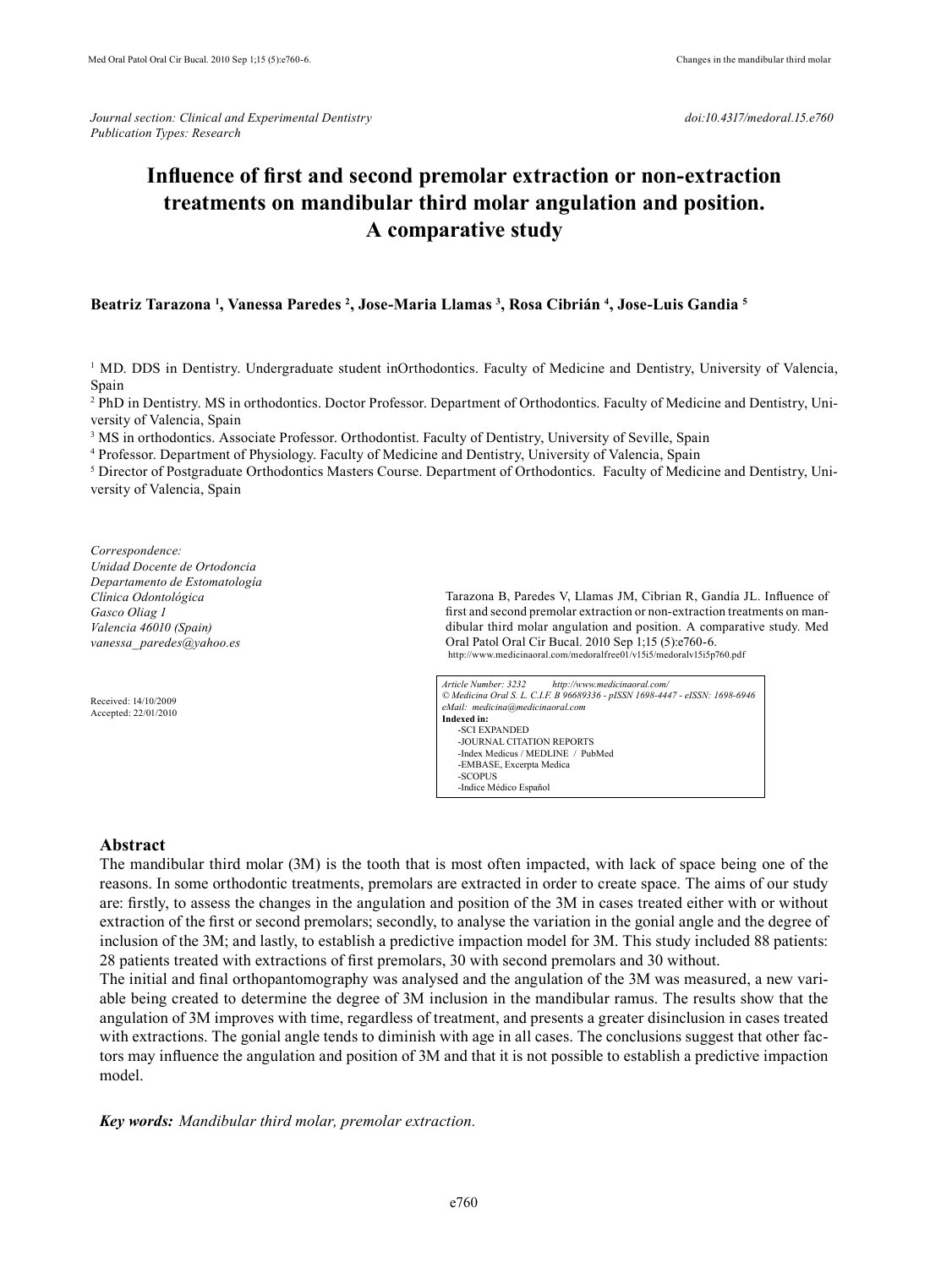## **Introduction**

The eruption of the mandibular third molar (M3) continues to be a subject of controversy that interests various specialisms of Odontology. Clinically its eruption is uncertain given that we do not know if there will be enough space for it to take up its correct position in the dental arch.

The mandibular third molar begins its development in the mandibular ramus with its occlusal surface directed upwards and forwards. To achieve a normal occlusal relationship, it has to undertake a straightening out movement to a greater or lesser degree, depending on its initial angle to the mandibular plane. Studies on the changes in the angulation of the mandibular third molar (1-4) show that it undergoes the straightening out process between 10 and 21 years of age, although this varies greatly depending on individuals, an increase in its mesial inclination being observed in some cases.

The development and eruption of the third molar presents varies greatly. It normally begins its development at about 8-9 years of age, but can occur between 5 and 14 years of age (5-7), and emerges in the oral cavity at around 18-24 years of age, although just as with its development, this can vary considerably (6, 8-11).

The third molar is the tooth that is most often impacted, impaction being more frequent in the mandibula than in the maxilla, varying between 9.5% and 39% (9-12), and may increase in patients who have been orthodontically treated to up to 50% (12). This variation is due to the different populations studied, to differences in the definition of the term "impaction", and to the different ages of the subjects on whom studies were undertaken.

Most authors agree that the main cause of impaction of the mandibular third molar is the lack of space available for its eruption (8, 12-15).

There are various factors described in the literature which appear to contribute, to a greater or lesser extent, to this lack of space:

• Alteration in the longitudinal growth of the mandible (1).

• Vertical direction of condyloid growth, associated with a decrease in bone resorption of the anterior border of the mandibular ramus (2-3).

• Distal eruption pattern of teeth (11).

• Greater size of mandibular third molar crowns in cases of impaction (15,16). (although these differences were not significant).

• Delays in development of facial structure (9).

Some studies in the literature associate extractionist therapy with a mesialization of the mandibular molars (17-19) and with an increase in the retromolar space (13, 17-22), whereas the non-extractionist associates extraction with a significant increase in the frequency of mandibular third molar impaction (22) and a reduction in its eruption (14,18), although there are others who find very little difference between subjects treated with or without extractions (14).

The aims of this study are therefore:

1. To assess the changes that take place in the angulation and position of the mandibular third molar over time in patients treated with extraction of the mandibular first and second premolars and to compare the results with patients treated without extractions.

2. To analyse the variation of the gonial angle and the degree of inclusion of the mandibular third molar, depending on age and the treatment undertaken.

3. To establish a predictive impaction model for the mandibular third molar, analysing whether the initial angulation of the third molar has an influence on the decision to carry out extractions or not.

#### **Materials and Methods**

A sample was selected of 88 patients (32 males and 56 females) who attended various orthodontic offices in the cities of Valencia and Seville (Spain). Of this sample, 28 patients (10 males and 18 females) had been treated with first premolar extractions, 30 with second premolar extractions (10 males and 20 females) and the remainder, 30 patients (12 males and 18 females) without extractions.

The initial mean age of the sample was 13.24 and at the end 17.1 years. All patients presented different Angle types and had been treated with fixed appliances.

The mean age of the patients as regards sex and the treatment undertaken is shown in (Table 1).

The inclusion criteria were:

• All patients had to have an orthopantomography before the beginning of Orthodontic treatment (T1) and at the end of the same (T2).

• All patients had to have the crown of the mandibular third molar formed at the time of beginning Orthodontic treatment.

• The orthopantomographs had to be of good quality without distortions or magnifications.

All the orthopantomographs were digitalised using a conventional scanner and the Rhinoceros© 3.0 program was used to trace and calculate the different variables

| <b>SEX</b> | <b>TREATMENT</b>           | Mean  |      |  |  |  |
|------------|----------------------------|-------|------|--|--|--|
|            | Non-extraction             | 12.85 | 0.66 |  |  |  |
| WOMEN      | First premolar extraction  | 13.82 | 0.64 |  |  |  |
|            | Second premolar extraction | 13.43 | 0.62 |  |  |  |
| MEN        | Non-extraction             | 12.3  | 0.81 |  |  |  |
|            | First premolar extraction  | 13.14 | 0.93 |  |  |  |
|            | Second premolar extraction | 13.66 | 0.89 |  |  |  |

**Table 1***.* Mean age of the patients as regards sex and the treatment undertaken.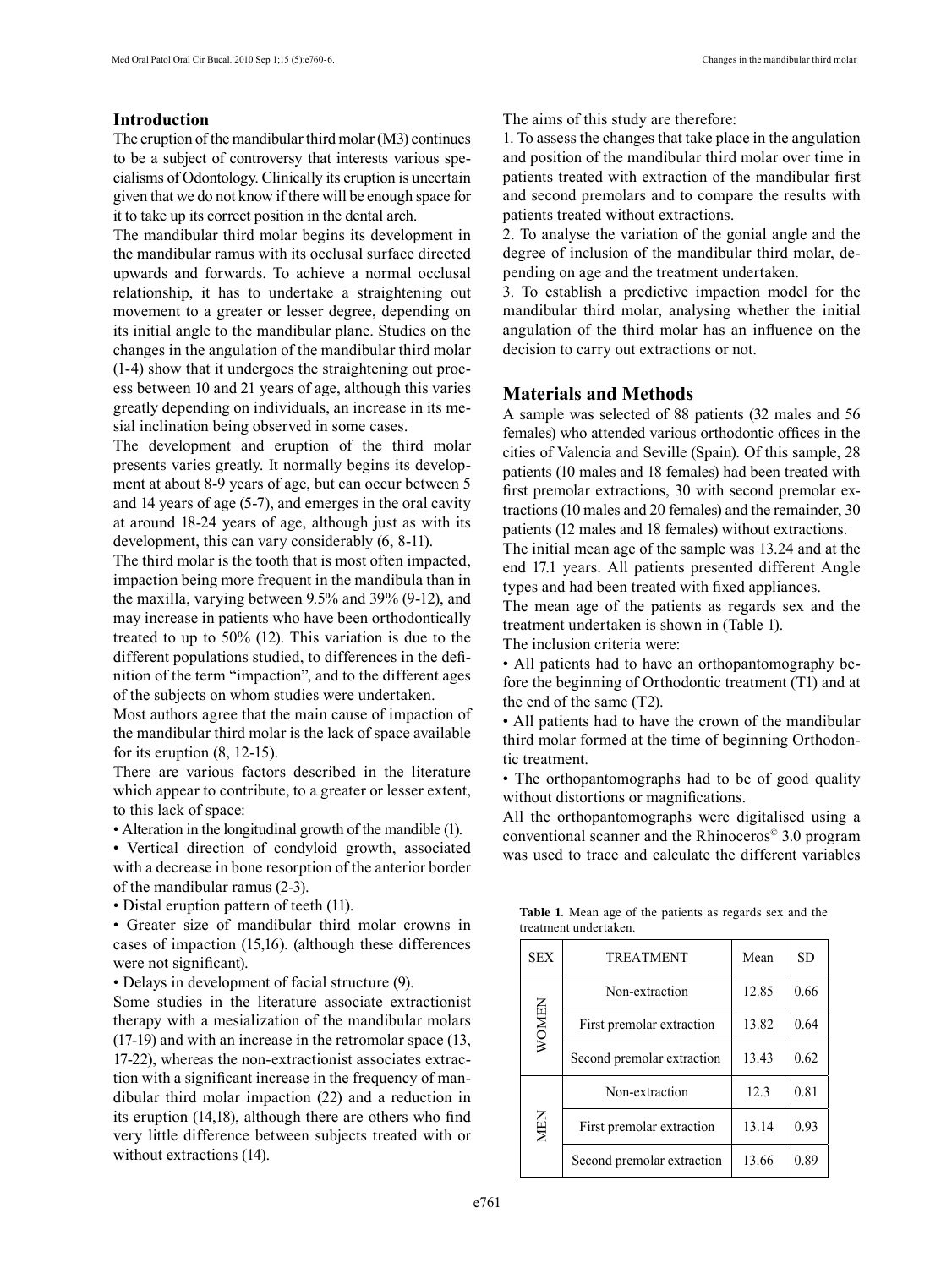

**Fig. 1.** Determination of Angular variables: (1) M3-OP; (2) M3-MP; (3) M1-M3; (4) GA.



**Fig. 2.** Determination of longitudinal axis of the mandibular molars.

employed in this study. All measurements were taken by the same operator.

To undertake our study, four angular variables, (as can be observed in (Fig. 1), and one linear variable -the percentage of inclusion in the ramus whose quantification is detailed later on- were measured.

1. Longitudinal angle axis of the mandibular third molar (M3) to the occlusal plane (OP): M3-OP.

This is the angle formed by the longitudinal axis of the mandibular third molar to the occlusal plane. The occlusal plane is defined by the cuspids of the first molar and the second mandibular premolar. In those cases in which the second premolar still had not erupted, the occlusal plane was considered to be that which passed through the mandibular second temporary molar.

The longitudinal axis of the mandibular third molar runs perpendicular to the line that joins one of the mesial and distal cuspids of the molar, as can be observed in (Fig. 2).

2. The longitudinal axis angle of the mandibular third molar (M3) to the mandibular plane (MP): M3-MP.

This is the angle formed by the longitudinal axis of the mandibular third molar to the mandibular plane. The mandibular plane is the tangential line to the two lowest points of the anterior and posterior borders of the mandibula. The longitudinal axis of the mandibular third molar is constituted in the same way as in the above variable.

3. The longitudinal axis angle of the mandibular first molar (M1) to the longitudinal axis of the mandibular third molar (M3): M1-M3.

This is the angle formed between the longitudinal angle of the first and third mandibular molars. The angle has negative values when the longitudinal angles of the molars diverge towards occlusal, i.e. there is a distal or straightening inclination, and positive values when they converge towards occlusal, i.e., when there is a mesial inclination. 4. Gonial angle: GA.

This is the inner angle formed by the tangent to the two lowest points of the mandibular body and the tangent to the backmost points of the mandibular ramus.

5. Degree of mandibular third molar (M3) inclusion in the mandibular ramus(MR): M3-MR.

To assess the degree of M3 inclusion in the mandibular ramus, a reference line is traced perpendicular to the line that joins the two lowest points of the sigmoidal notch, which passes through the backmost point of the anterior border of the mandibular ramus, as shown in (Fig. 3A).



**Fig. 3A.** Degree of mandibular third molar inclusion in the mandibular ramus.



**Fig. 3B.** Fig. 3A in detail. Degree of inclusion of the mandibular third molar.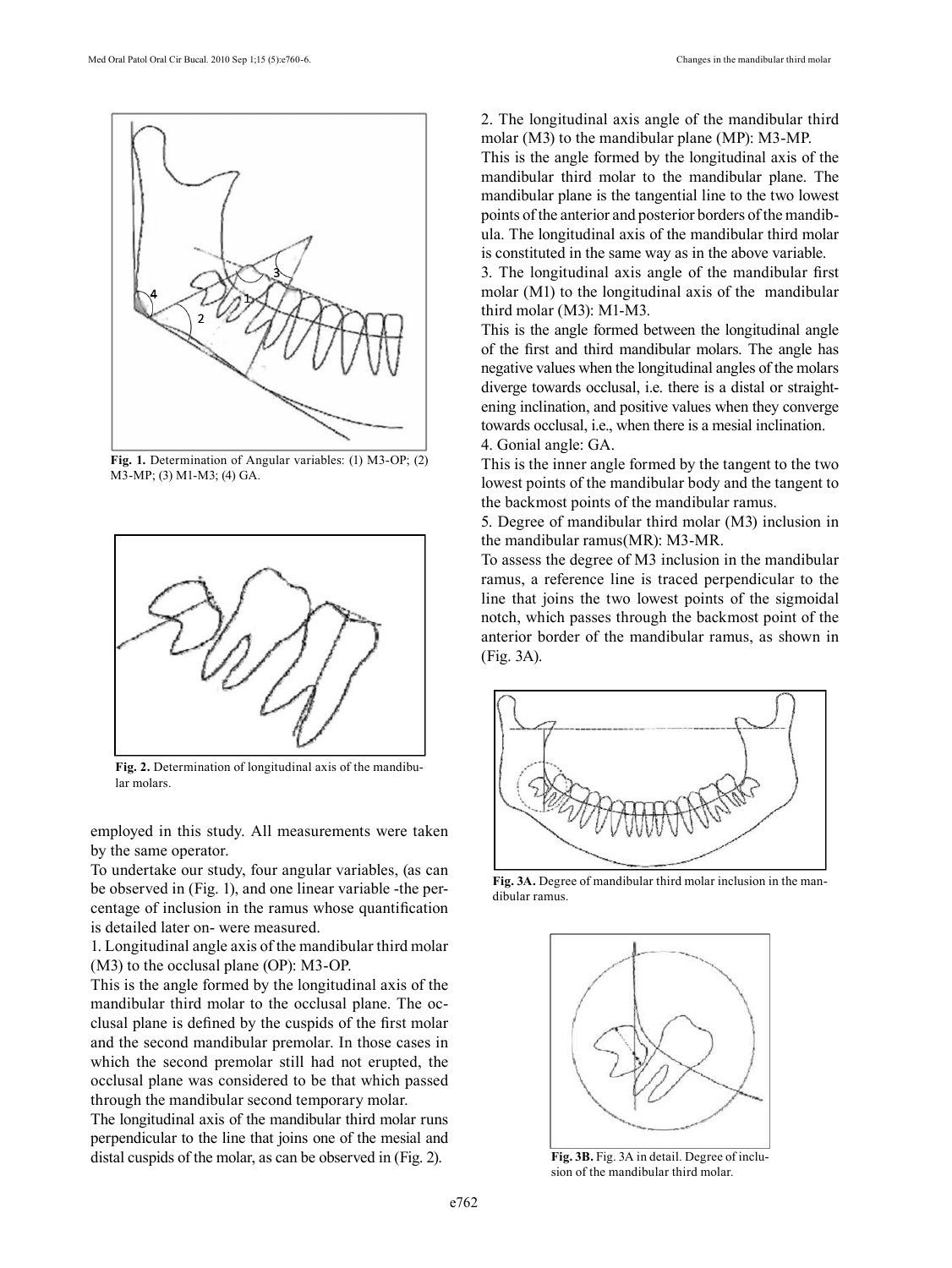**Table 2.** Intraobserver error of the four angular and one linear variable.

| <b>VARIABLES MEAN</b> |         | <b>TD</b> | 95% CI         | SIG.<br>(BILATERAL) |
|-----------------------|---------|-----------|----------------|---------------------|
| $M3-OP$               | 0.57    | 3.90      | $-1.59 - 2.73$ | 0.58                |
| $M3-MP$               | $-0.97$ | 3.99      | $-3.18 - 1.23$ | 0.36                |
| $M1-M3$               | 0.92    | 2.67      | $-0.56 - 2.40$ | 0.20                |
| GA                    | $-0.71$ | 1.87      | $-1.74 - 0.33$ | 0.16                |
| $3M-MR$               | $-0.01$ | 0.04      | $-0.03 - 0.02$ | 0.54                |

The percentage of M3 that is found per distal of that perpendicular line, with respect to total width (Fig. 3B), measures the degree of inclusion.

The data gathered was stored and analysed using the SPSS v. 15.0 statistical analysis program. The range, mean, typical deviation (TD) and the confidence interval (CI) of 95% of the mean of each magnitude studied and at the two moments of study, before and after treatment, were determined.

Mean comparison tests of two paired and non-paired samples (t-Student), depending on cases, and of 3 samples (ANOVA), using the Scheffé test for multiple comparisons, were used. The proportion comparison test was also used.

The method's intraobserver error was found by analysing 10 x-rays, chosen at random, of each of the three treatment groups for a second time. (Table 2) shows the great repeatability of the measurements.

### **Results**

The results of the four angular variables are shown in (Table 3).

Changes in the angulation and position of the mandibular third molar.

The angle of the mandibular third molar to the occlusal plane (M3-OP) decreases; to the mandibular plane (M3-MP) increases; and to the axis of the mandibular first molar (M3-M1) decreases, in all patients, with a statistically significant difference between the initial and final values. However, we have not found significant differences in terms of the value of those variations when we compared the three types of treatment: cases treated with extractions of first or second premolars or without extractions.

Changes in the gonial angle.

Considering all the cases as a whole, the gonial angle diminishes over time by a mean of 1.42º in the three groups, the statistically significant variation being (p<0.05). On analysing the variation, depending on the treatment undertaken, we found that the greatest reduction in the gonial angle takes place in cases of second premolar extractions ands non-extractions, the differences being statistically significant for these two groups.

**Table 3.** Comparation of the results of the four angular variables before (T1) and after treatment (T2) in the three different treatments. T1-T2 column represents initial and final differences. Positive values mean a reduction while negative ones an increase in the variable. (\*) Means results being statistically significant (P<0,05).

| <b>Variables</b>                                       |         | Initial X-RAY (T1) |       | Final X-RAY (T2)  |       | <b>T1-T2</b>      |       |
|--------------------------------------------------------|---------|--------------------|-------|-------------------|-------|-------------------|-------|
|                                                        |         | Mean <sup>o</sup>  | TD    | Mean <sup>o</sup> | TD    | Mean <sup>o</sup> | TD    |
| NON<br>EXTRACTION                                      | M3-OP   | 134.53             | 6,62  | 120.9             | 28,14 | $13,63*$          | 27,93 |
|                                                        | M3-MP   | 56.15              | 6.77  | 65.04             | 13,37 | $-8.89*$          | 12,26 |
|                                                        | $M1-M3$ | 45.32              | 7.83  | 38.74             | 13,13 | $6,58*$           | 11,93 |
|                                                        | GA      | 123.02             | 7.49  | 121.43            | 6.98  | $1.59*$           | 4,17  |
| <b>CTION</b><br>PREMOALR<br><b>FIRST</b><br>ERA<br>EXI | M3-OP   | 129.54             | 10.11 | 120.61            | 17,62 | 8.93*             | 19,03 |
|                                                        | M3-MP   | 60.15              | 10.88 | 72.23             | 16,52 | $-12,08*$         | 18,15 |
|                                                        | $M1-M3$ | 40.02              | 11.33 | 30.85             | 18,51 | 9,18*             | 20,30 |
|                                                        | GA      | 125.07             | 6.85  | 124.43            | 6,88  | 0.64              | 3,58  |
| <b>CTION</b><br>PREMOLAR<br><b>SECOND</b><br>EXTRA     | M3-OP   | 127.31             | 19.84 | 116.62            | 18.94 | 10.69*            | 16,09 |
|                                                        | M3-MP   | 64.83              | 20.95 | 75.26             | 19,48 | $-10.44*$         | 16,34 |
|                                                        | $M1-M3$ | 37.25              | 17.38 | 27,8              | 19,15 | 9,44*             | 13,41 |
|                                                        | GA      | 125.16             | 7.5   | 123.17            | 8,35  | 1,99*             | 4,82  |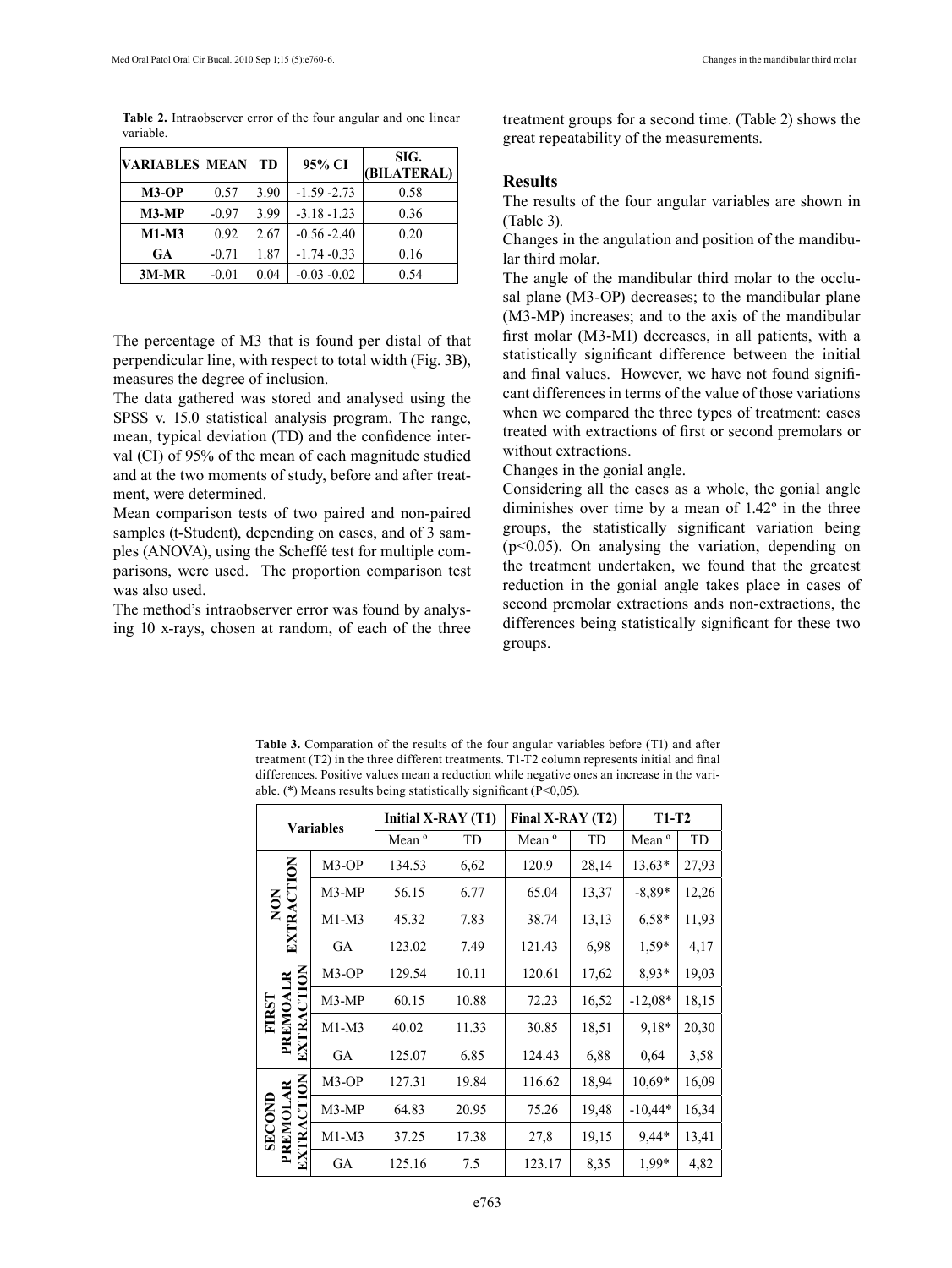

**Fig. 4.** Degree (%) of initial (T1) and final (T2) disinclusion of the mandibular third molar in the three different treatments.

**Table 4.** Initial inclusión (T1) and final inclusión (T2) in different orthodontic treatment.

| <b>INCLUSION 3M</b> | NON EXTRACTION |              |         | <b>FIRST PREMOLAR</b><br><b>EXTRACTION</b> |              |         | <b>SECOND PREMOLAR</b><br><b>EXTRACTION</b> |       |         |
|---------------------|----------------|--------------|---------|--------------------------------------------|--------------|---------|---------------------------------------------|-------|---------|
|                     | T1             | $T^{\prime}$ | $T2-T1$ | T1                                         | $T^{\prime}$ | $T2-T1$ |                                             |       | $T2-T1$ |
| Means               | 45.9%          | $11.8\%$     | 34.1%   | 48%                                        | $4.4\%$      | 43.6%   | 53%                                         | 11 2% | 41.8%   |

Degree of mandibular third molar inclusion.

The results for the single linear measurement are shown in (Table 4) and represented in (Fig. 4) and indicate the degree of disinclusion that the mandibular third molar suffers with age. This reduction was of 34.1% in cases without extractions, 43.6% and 41.8% in cases of first and second premolar extractions respectively, there being no statistically significant differences between them.

#### **Discussion**

The study of the mandibular third molar has always aroused great interest in clinical practice. Normally, studies on the third molar has centred on investigating the effects that the eruption of it has on dental arches, but not on observing the changes that orthodontic treatments, with or without extractions, cause in the position and angulation of that molar.

Studies that do appear in the literature on these changes are difficult to compare, as the material and methods used vary.

Due to the fact that the mean age of our sample at the end of the treatment was 17.1 years old, the eruption or final impaction of the mandibular third molar could not be fully evaluated. However, we have been able to determine the changes that have taken place in the inclination of the molar in patients treated with or without extractions of the first or second premolars.

Authors such as Ricketts (23) suggest that the probability of mandibular third molar eruption is directly related to the percentage of that molar found in front of the anterior border of the mandibular ramus, in such a way that, for a favourable eruption prognosis, half of the crown should be in front of the anterior border of the ramus. In contrast, other authors such as Kim et al. (6) suggest that the space for the correct eruption of the mandibular third molar could be less than that previously observed by Ricketts (23).

Changes in the angulation and position of the mandibular third molar.

The three angular measurements confirm that the mandibular third molar improves its inclination over time, regardless of the treatment undertaken. We, therefore, have not been able to show that the mandibular third molar improves its inclination in patients treated with extractions. Our results coincide with those obtained by Haavikko et al. (24) who claims that extractions of mandibular premolars accelerated, but did not favour, the eruption of the mandibular third molars. Nevertheless, other authors such as Richardson et al. (5), Kim et al. (6)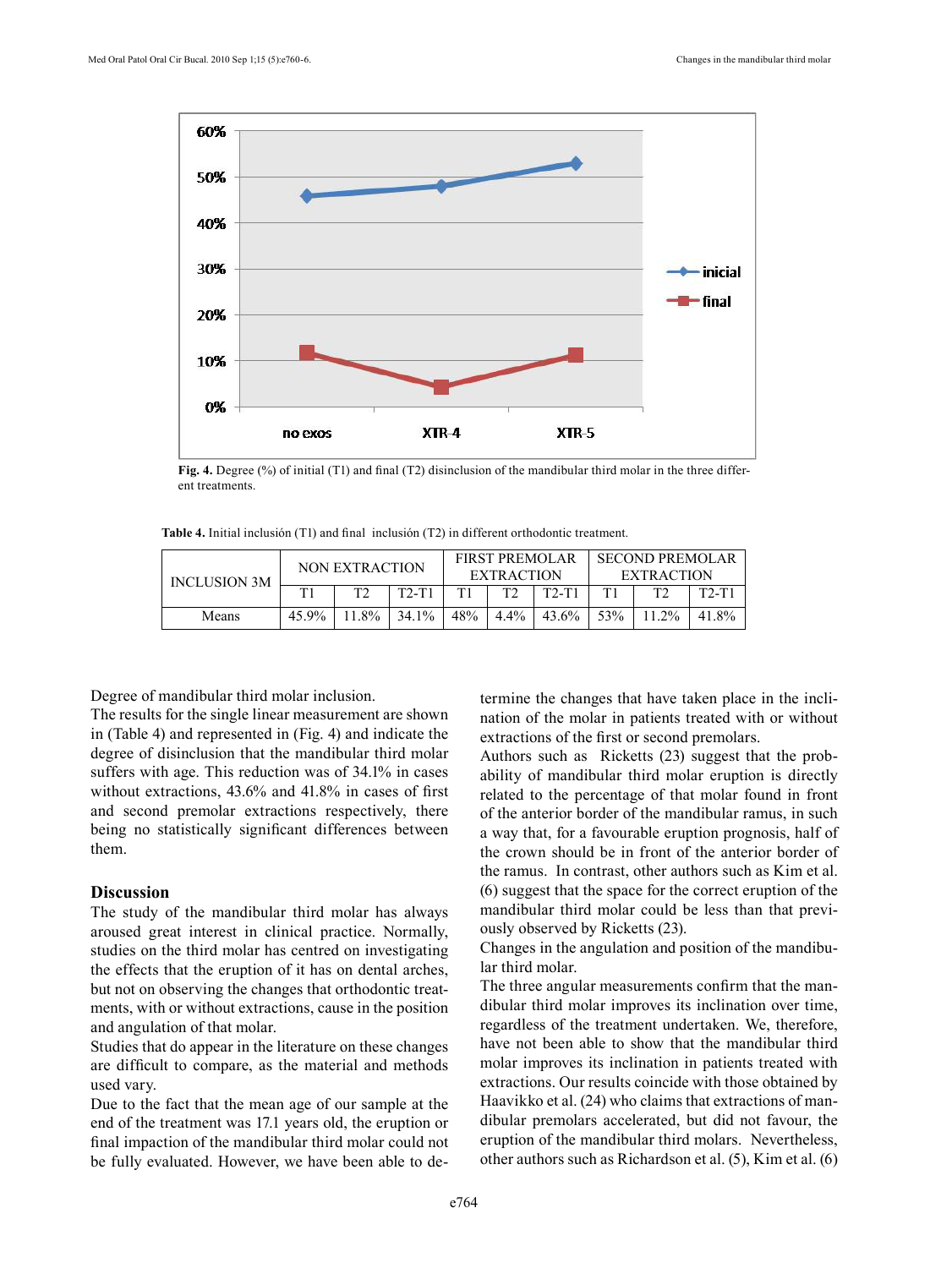or Jain et al. (25), observed that the extraction of premolars made more space in the molar area and, therefore, improved the angulation of the mandibular third molar compared to patients treated without extractions. Changes in the gonial angle.

The reduction of the gonial angle from the initial and to the final value, found in all three groups of patients in our study, coincides with other authors such as Altonen et al. (13) or Thompson et al. (26) who claimed that there was a tendency for the gonial angle to diminish with age. We have not found any statistically significant difference in the reduction of the gonial angle due to extractions of first premolars.

Observing the absolute value of the difference between the initial and final gonial angle in the cases treated with first premolar extractions  $(T1-T2= 0.64^{\circ})$ , second premolar extractions (T1–T2= 1.99º) and without extractions (T1–T2=  $1.59^{\circ}$ ), we can observe how the greatest reduction occurs in the cases of second premolar extraction and in cases without extractions.

If we take the patients treated with second premolar extractions, the result coincides with that observed by Björk A (27), who claimed that patients treated with extractions presented greater resorption of the anterior border of the ramus and consequently there would be more space for the eruption of the mandibular third molar.

Degree mandibular third molar inclusion

In our study, on observing the evolution of mandibular third molar impaction between T2 and T1, we noted that there is a reduction in the disinclusion of the mandibular third molar in the mandibular ramus between the two moments of study in all cases and a tendency for the mandibular third molar to straighten out. Cases treated without extractions obtain a lower disinclusion percentage (34.1%) than cases treated with first premolar extractions (43.6%) and second premolar extractions  $(41.8\%)$ , but without there being a statistically significant difference between them  $(P<0.04)$ .

If the reduction of impaction were due to changes produced in the longitudinal axis of the mandibular third molar, one would expect to find the same disinclusion both in cases treated with or without extractions. However, we have found greater disinclusion in cases treated with extraction although without reaching statistical significance. Other factors such as mesial displacement of the mandibular third molar could explain the greater disinclusion of it in cases treated with extractions.

From our results we cannot affirm that treatments with extraction of both first and second premolars favour the eruption of the mandibular third molar. The results of this study suggest that other factors, besides premolar extraction, may have an influence on the change in angulation and the position of the mandibular third molar.

It is not possible to determine a predictive model for the future decision on whether to undertake an extraction or not at the age of 13 according to the results of this study: to do so, a longitudinal follow-up on these patients over more years would be required.

### **Conclusions**

The conclusions of this study are that:

1. The angulation of the mandibular third molar improves over time, regardless of whether the orthodontic treatment is undertaken with extractions or not.

2. The gonial angle tends to diminish with age in all cases without there being statistically significant differences between groups.

3. The mandibular third molar suffers greater disinclusion in the ascending ramus of the mandibula with age in cases treated with extractions. This could be due to other factors such as the increase in space caused by mesialization on undertaking extractions or resorption of the anterior border of the mandibular ramus.

4. With the results of this study, it is not possible to determine a predictive model for a future decision on whether to undertake extractions or not at the age of 13 years old.

#### **References**

1. Sandhu S, Kaur T. Radiographic evaluation of the status of third molars in the Asian-Indian students. J Oral Maxillofac Surg. 2005;63:640-5.

2. Ay S, Agar U, Biçakçi AA, Köşger HH. Changes in mandibular third molar angle and position after unilateral mandibular first molar extraction. Am J Orthod Dentofacial Orthop. 2006;129:36-41.

3. Silling G. Development and eruption of the mandibular third molar and its response to orthodontic therapy. Angle Orthod. 1973;43:271-8.

4. Salehi P, Danaie SM. Lower third molar eruption following orthodontic treatment. East Mediterr Health J. 2008;14:1452-8.

5. Richardson ME, Dent M. Some aspects of lower third molar eruption. Angle Orthod. 1974;44:141-5.

6. Kim TW, Artun J, Behbehani F, Artese F. Prevalence of third molar impaction in orthodontic patients treated nonextraction and with extraction of 4 premolars. Am J Orthod Dentofacial Orthop. 2003;123:138-45.

7. Kaplan RG. Some factors related to mandibular third molar impaction. Angle Orthod. 1975;45:153-8.

8. Artun J, Thalib L, Little RM. Third molar angulation during and after treatment of adolescent orthodontic patients. Eur J Orthod. 2005;27:590-6.

9. Yavuz I, Baydaş B, Ikbal A, Dağsuyu IM, Ceylan I. Effects of early loss of permanent first molars on the development of third molars. Am J Orthod Dentofacial Orthop. 2006;130:634-8.

10. Elsey MJ, Rock WP. Influence of orthodontic treatment on development of third molars. Br J Oral Maxillofac Surg. 2000;38:350-3.

11. Staggers JA, Germane N, Fortson WM. A comparison of the effects of first premolar extractions on third molar angulation. Angle Orthod. 1992;62:135-8.

12. Richardson ME. The early developmental position of the lower third molar relative to certain jaw dimensions. Angle Orthod. 1970;40:226-30.

13. Altonen M, Haavikko K, Mattila K. Developmental position of lower third molar in relation to gonial angle and lower second molar. Angle Orthod. 1977;47:249-55.